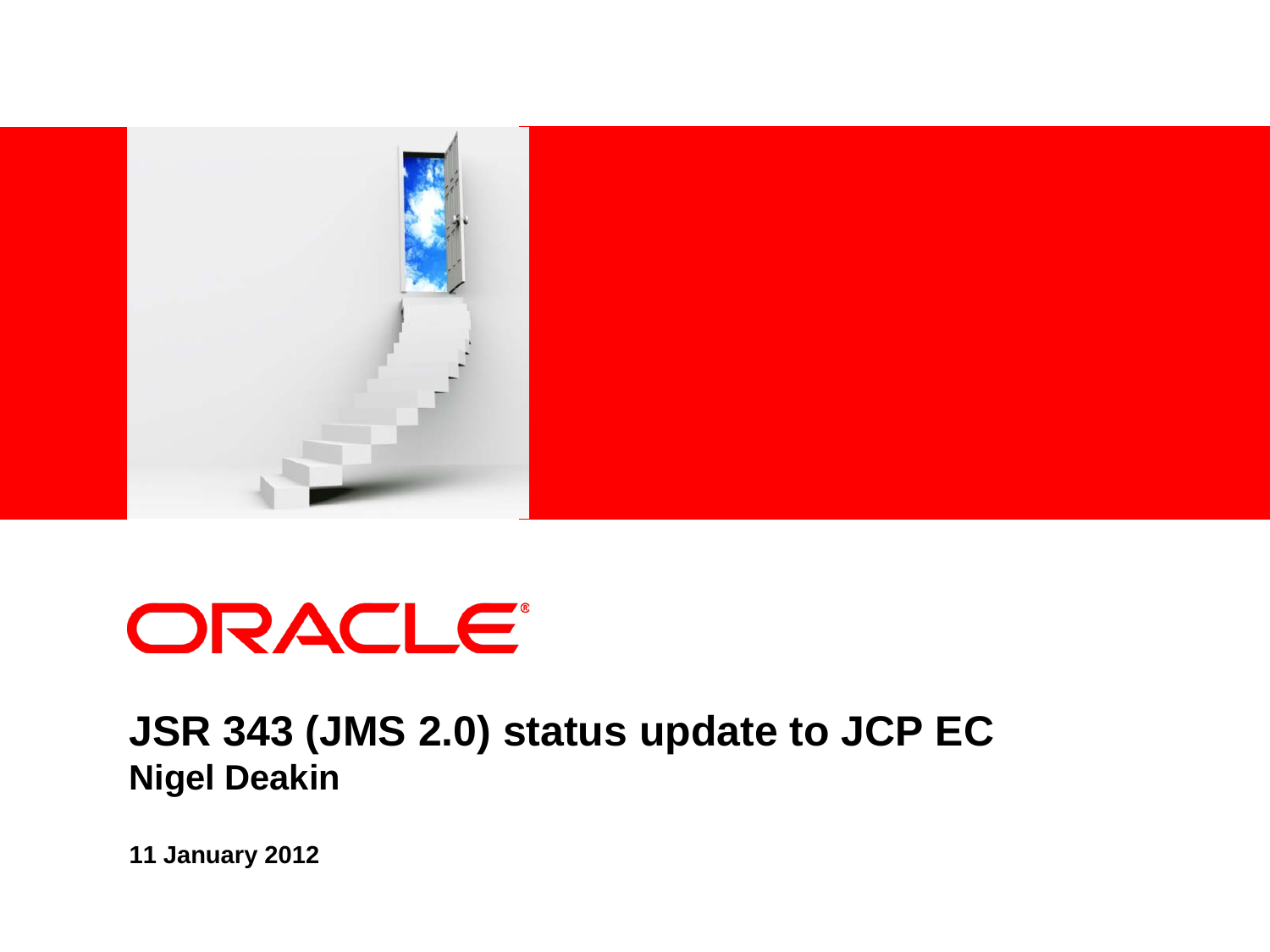The following is intended to outline our general product direction. It is intended for information purposes only, and may not be incorporated into any contract. It is not a commitment to deliver any material, code, or functionality, and should not be relied upon in making purchasing decisions. The development, release, and timing of any features or functionality described for Oracle's products remains at the sole discretion of Oracle.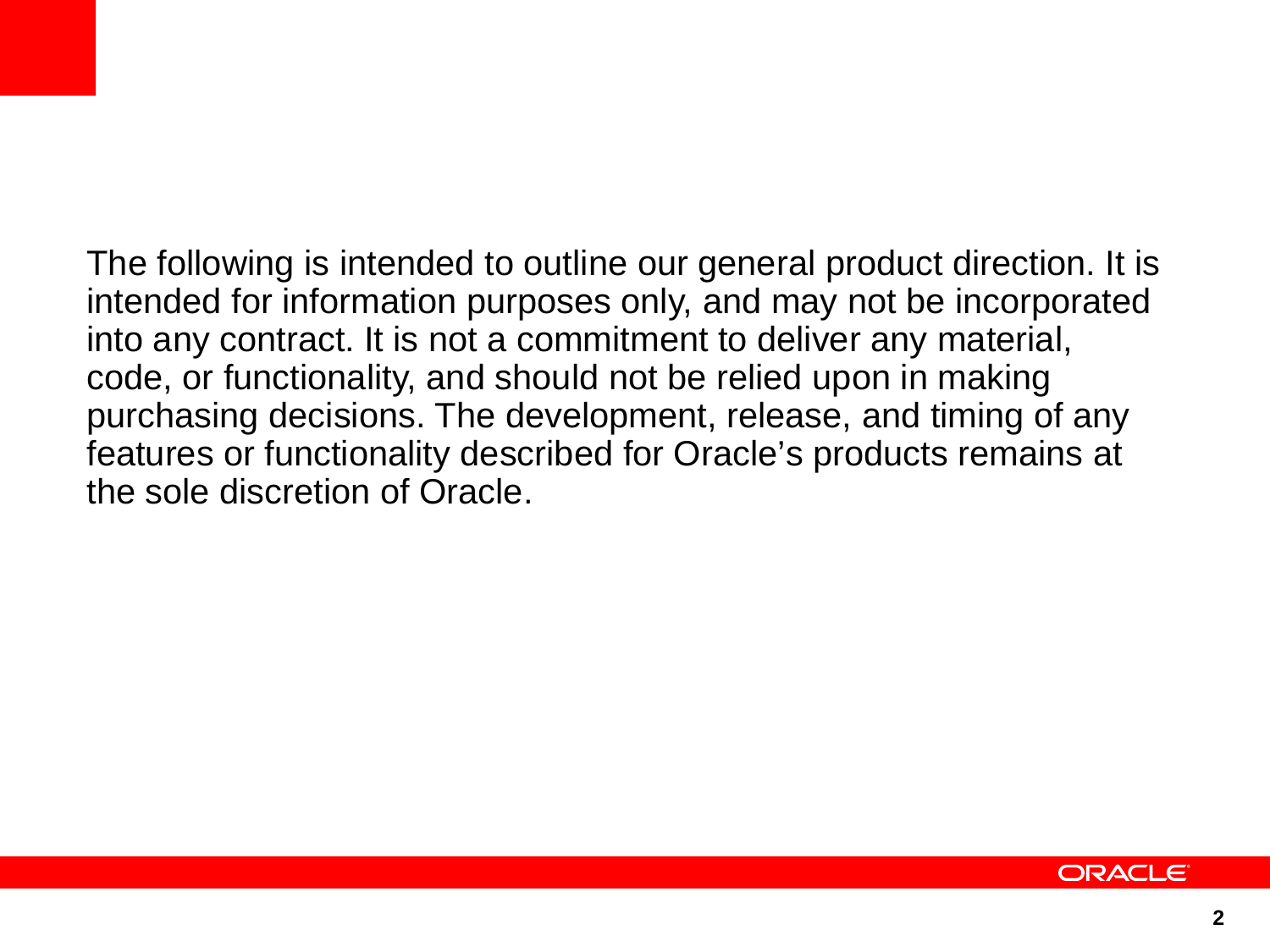

- Introducing JMS
- JMS 2.0 (JSR 343) Goals
- Current status
- Roadmap with detailed milestones
- Issues
- Detailed status (will skip quickly over...)
- Community and transparency status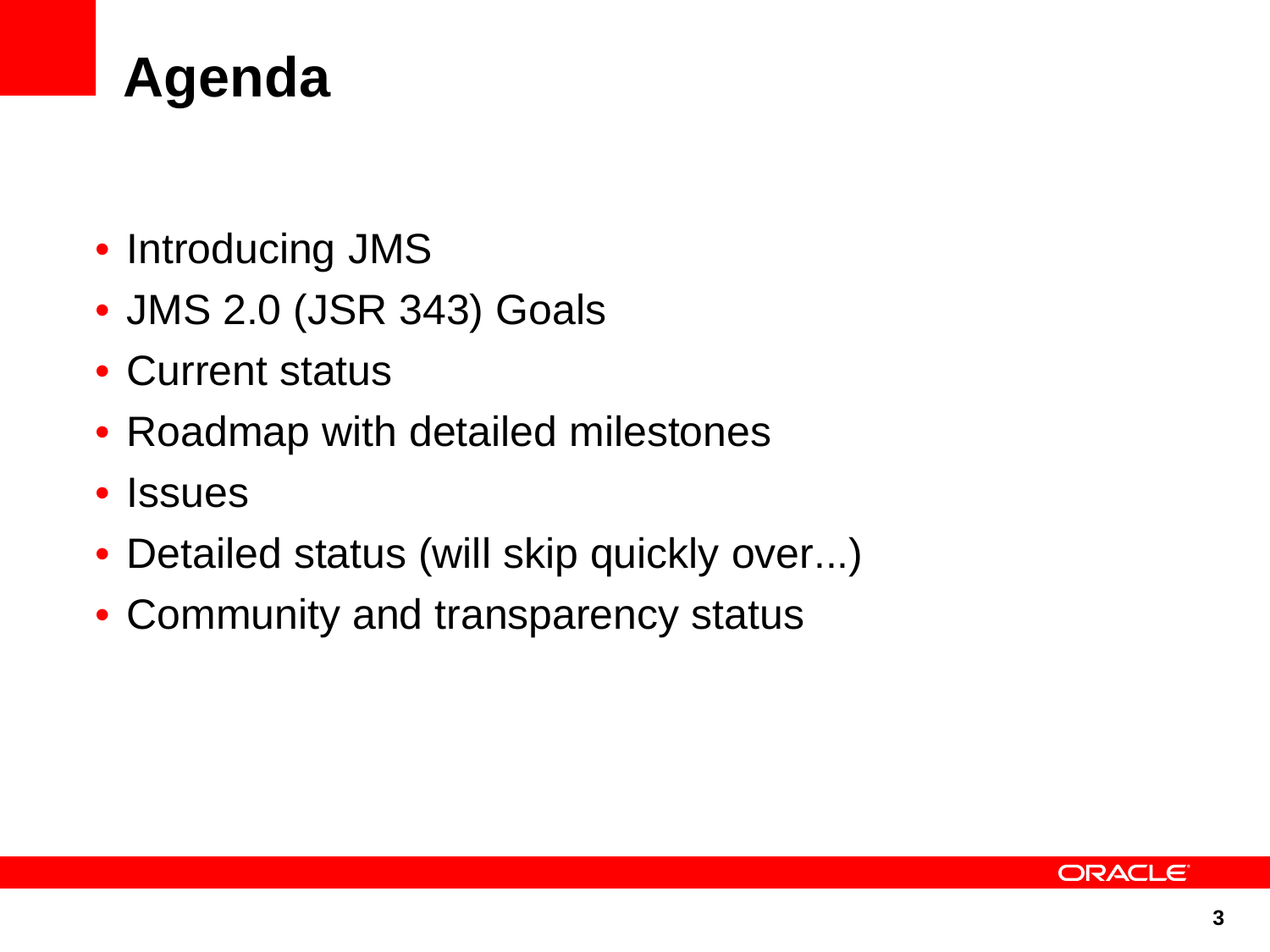## **Introducing JMS**

- Java Message Service (JMS)
	- an API for accessing enterprise messaging systems from Java programs
	- A key component of Java EE but also stands alone
- Last maintenance release (1.1) was in 2003
	- Does not mean JMS is moribund!
	- Multiple active commercial and open source implementations
	- Shows strength of existing spec
- Meanwhile
	- Java EE has moved on since, and now Java EE 7 is planned
	- Time for JMS 2.0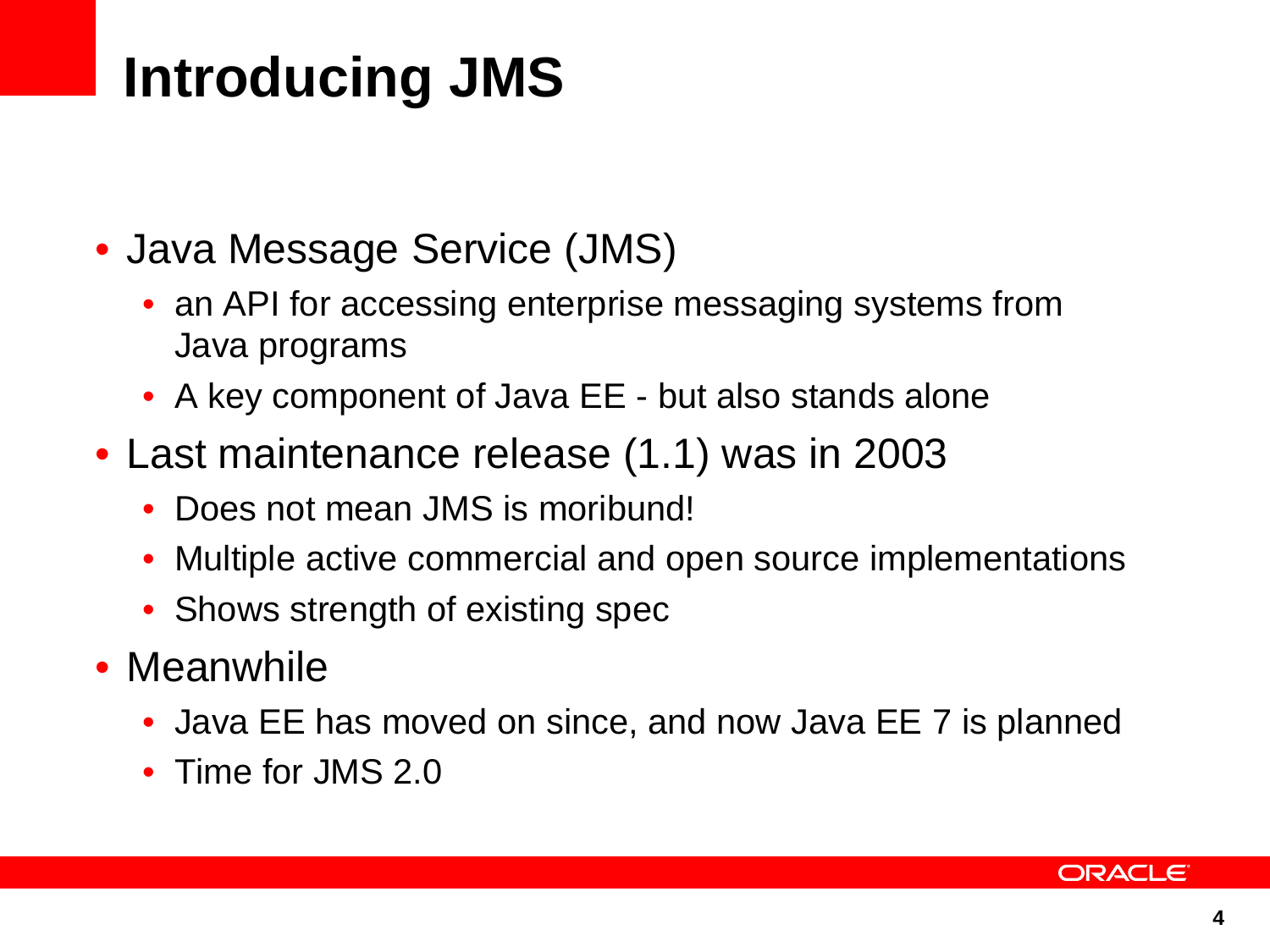# **JMS 2.0 (JSR 343) Goals**

- Changes to improve ease of development
	- simpler API, facilitate use of CDI, clarify ambiguity
- Clarification of the relationship between the JMS and other Java EE specifications
	- Much of the JMS spec is overridden by the EJB and Java EE specs – perhaps consolidate in JMS spec
- Definition of a mandatory API to allow any JMS provider to be integrated with any Java EE application server.
- Extensions to support Java EE 7
- Other enhancements as requested by the community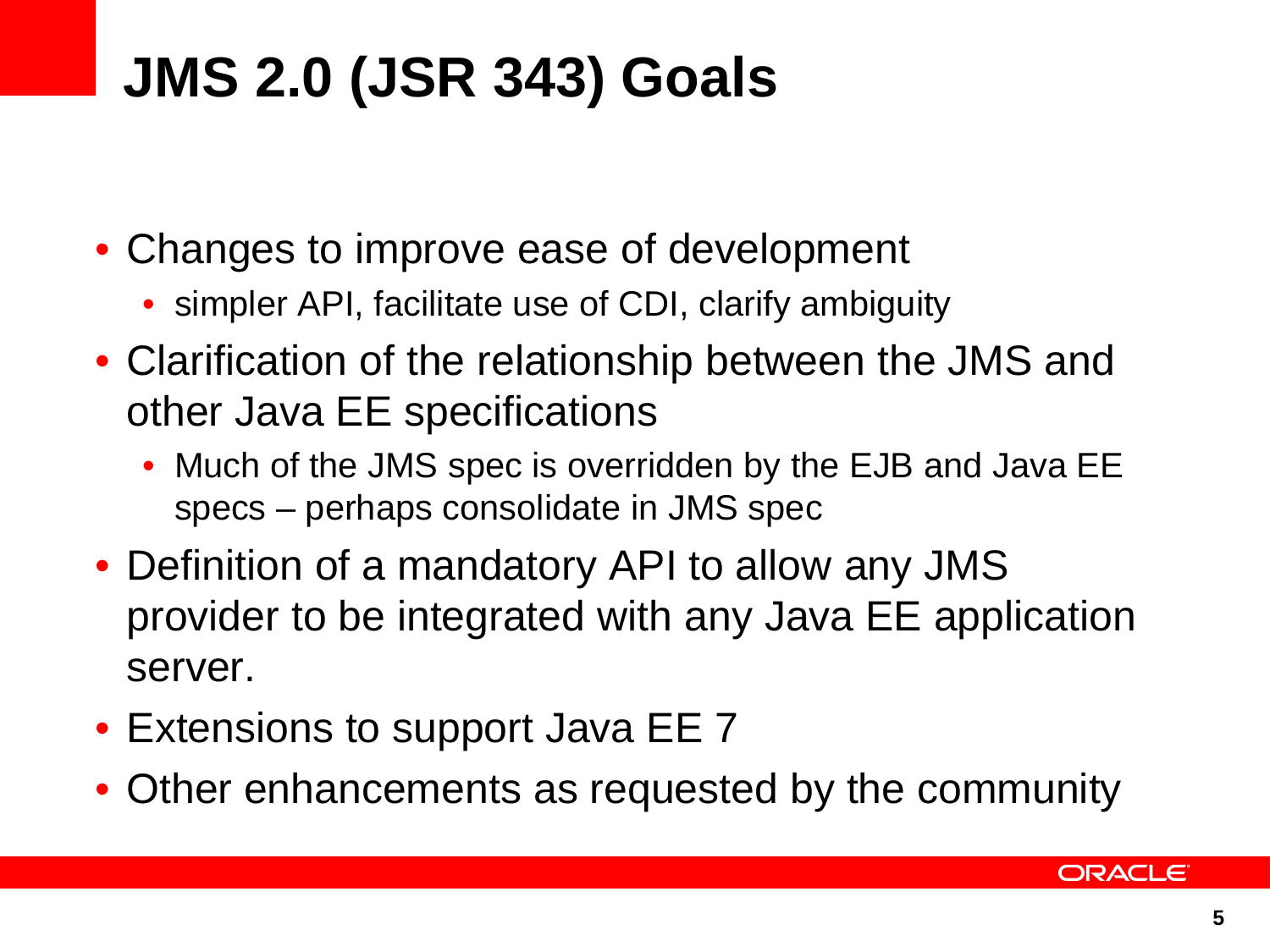## **Expert Group Membership**

| <b>Organisations</b>                      |                             |
|-------------------------------------------|-----------------------------|
| Nigel Deakin (lead),<br><b>Tom Barnes</b> | Oracle                      |
| Shivajee Samdarshi                        | <b>TIBCO</b>                |
| <b>Matthew White</b>                      | <b>IBM</b>                  |
| <b>Emran Sharif</b>                       | <b>Pramati Technologies</b> |
| Reza Rahman                               | Caucho                      |
| <b>Bruce Snyder</b>                       | <b>VMWare</b>               |
| <b>Clebert Suconic</b>                    | <b>RedHat</b>               |
| <b>Sastry Maladi</b>                      | eBay                        |
| <b>Robert Davies</b>                      | <b>FuseSource</b>           |

### **Individuals**

Julien Dubois

John Ament

Rüdinger zu Dohna

Nicholas Wright (C2B2) Masoud Kalali

Adam Bien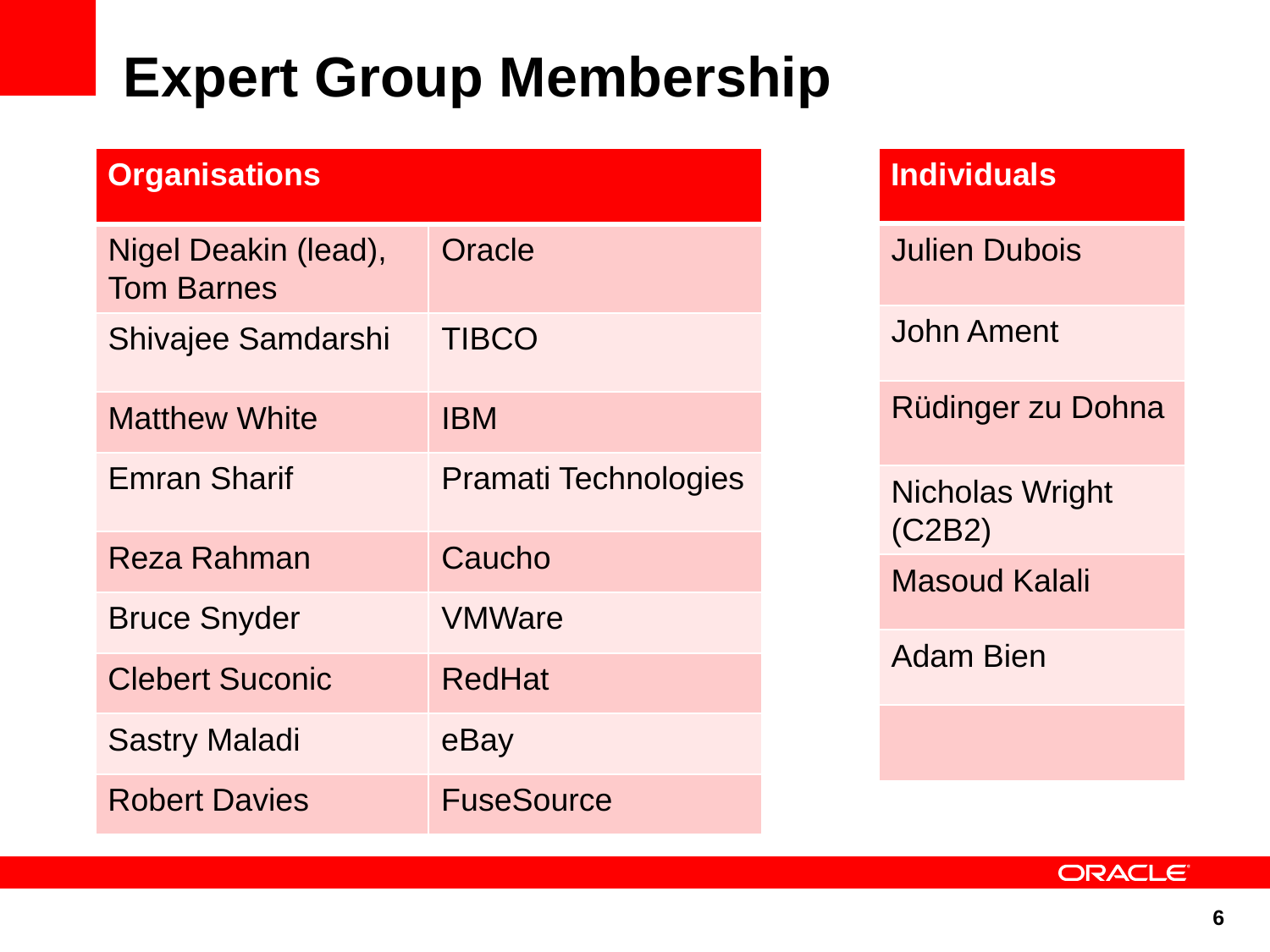## **Current status**

- Expert group formed and in operation
- Development of Early Draft in progress
	- Scope now defined and frozen
	- Most content agreed in principle
	- Currently drafting spec, API and javadocs
	- Early Draft expected in Jan/Feb 2012 (3 months late)
- RI and TCK work will start after early draft
- Additional content will be curtailed to try to maintain planned final release date
	- Must release in time for Java EE 7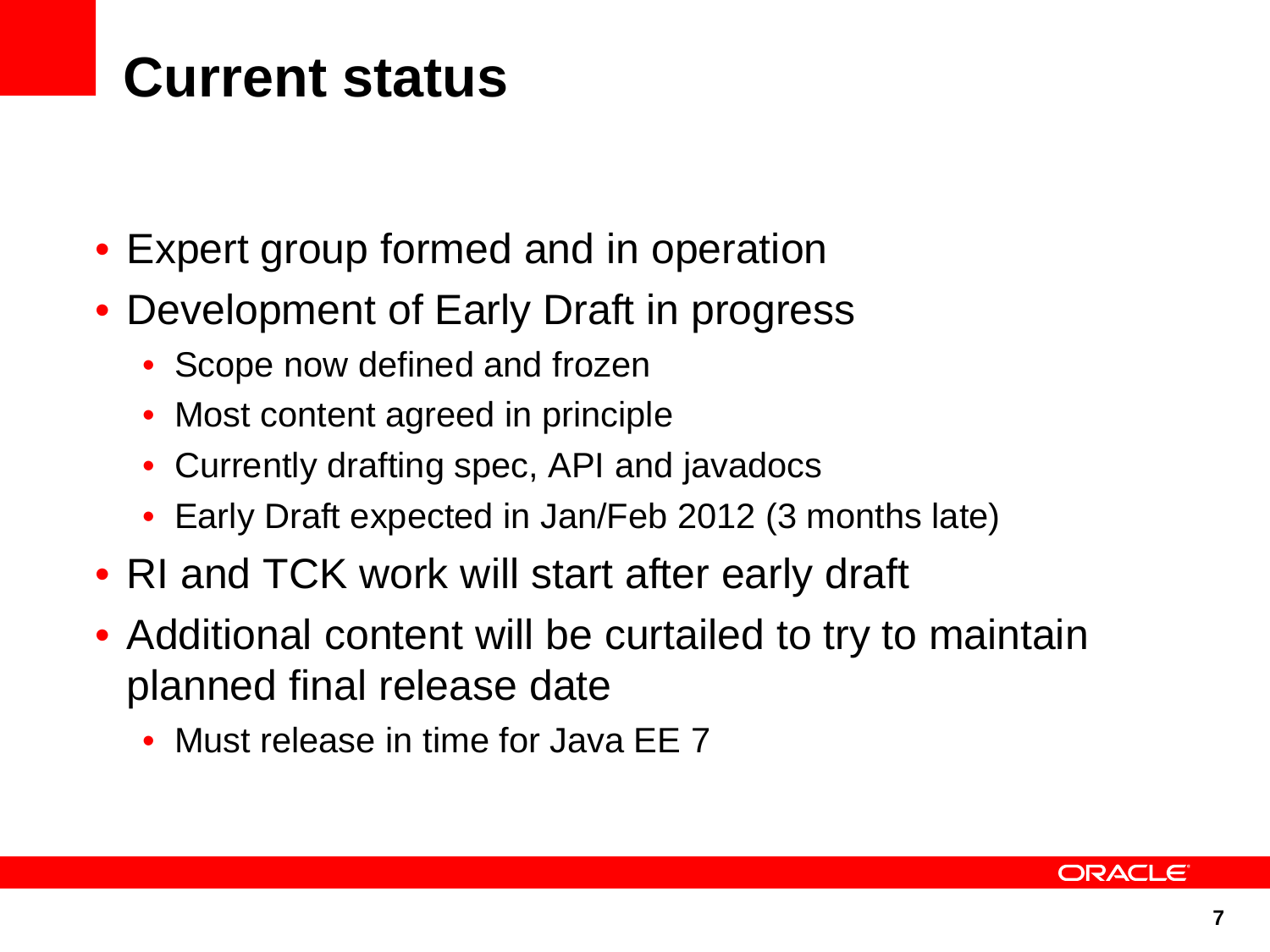# **Roadmap with detailed milestones**

| Task                                                                                                                                                                                                                            | <b>Estimate</b> | <b>Milestone</b>                                | <b>Planned</b><br>(Feb 2011) | <b>Status (Jan</b><br>2012) |
|---------------------------------------------------------------------------------------------------------------------------------------------------------------------------------------------------------------------------------|-----------------|-------------------------------------------------|------------------------------|-----------------------------|
| <b>Formation of Expert Group</b>                                                                                                                                                                                                |                 | <b>Expert Group formed</b>                      | <b>End March</b><br>2011     | End May 2011<br>(actual)    |
| <b>Preparation of Early Draft</b>                                                                                                                                                                                               | 7 months        | <b>Start of</b><br><b>Early Draft Review</b>    | <b>End Oct 2011</b>          | Jan/Feb 2011<br>(expected)  |
| <b>Early Draft Review</b><br>During early draft review period the EG may update the<br>draft                                                                                                                                    | 1 month         | End of<br><b>Early Draft Review</b>             | End Nov 2011                 |                             |
| <b>Preparation of Public Draft</b>                                                                                                                                                                                              | 4 months        | <b>Start of</b><br><b>Public Review</b>         | <b>End Mar 2012</b>          |                             |
| <b>Public Review</b><br>During this period the EG may update the draft. During<br>the final week the draft is frozen and the EG conducts<br>a Public Draft Specification Approval Ballot to decide if<br>the draft may proceed. | 1 month         | End of<br><b>Public Review</b>                  | <b>End Apr 2012:</b>         |                             |
| <b>Completion of RI and TCK</b><br>If this uncovers deficiencies in the spec, the spec will be<br>updated. Comments will also be considered.                                                                                    | 5 months        | <b>Start of</b><br><b>Final Approval Ballot</b> | <b>Mid Sept 2012:</b>        |                             |
| <b>Final Approval Ballot</b>                                                                                                                                                                                                    | 2 weeks         | <b>Final Release</b>                            | <b>End Sept 2012:</b>        |                             |

**http://java.net/projects/jms-spec/lists/jsr343-experts/archive/2011-05/message/0**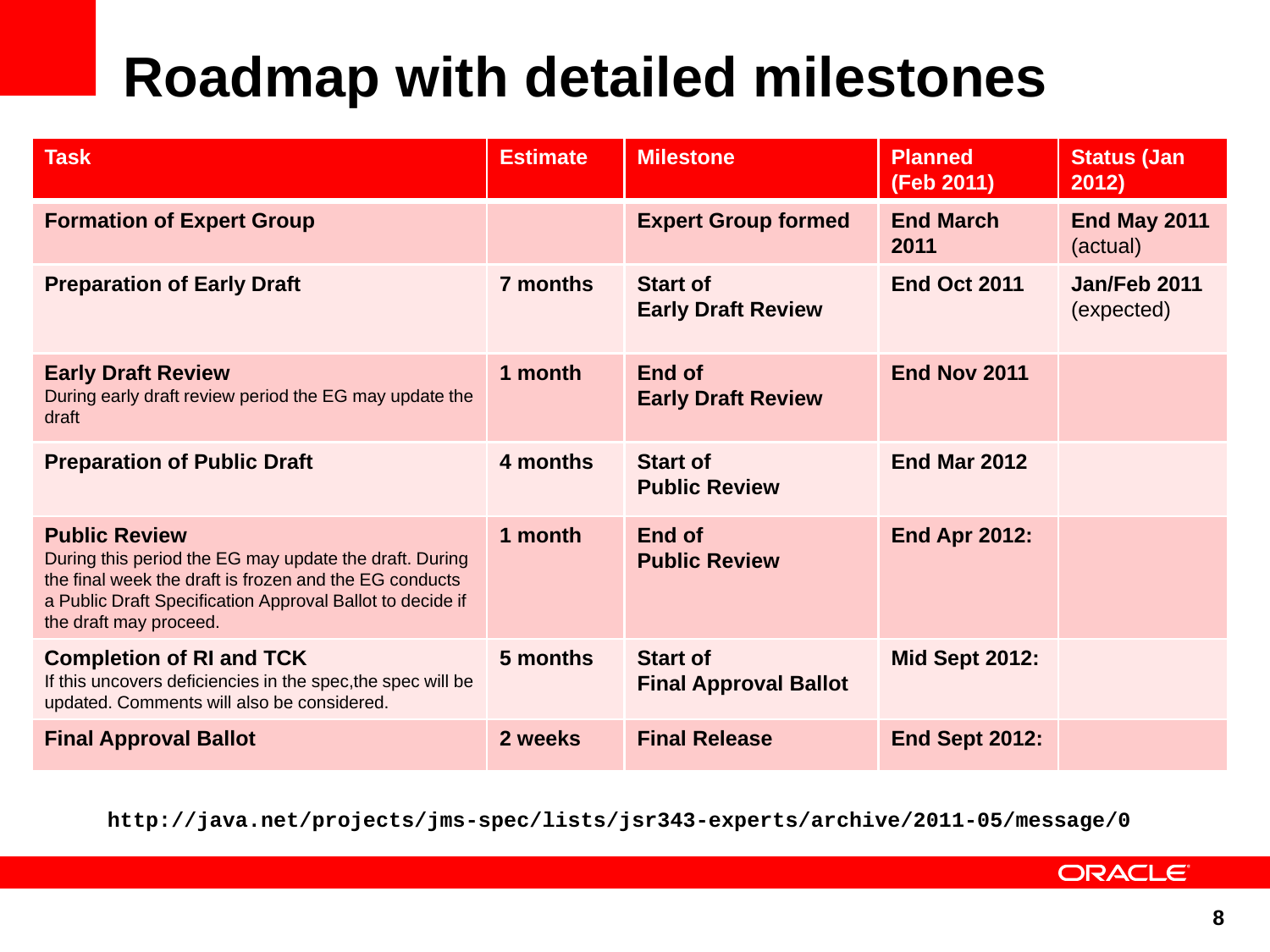### **Issues**

- Took longer than expected to form expert group
	- Perhaps unsurprising for a completely new JSR
	- But now up and running with most key players represented
- Taking longer than expected to provide simplified API
	- First attempt to add a CDI layer on top of existing JMS API was withdrawn as not technically feasible
	- Second approach in progress using modified JMS API
- Several changes required to other specs
	- Java EE 7 spec
	- EJB 3.2 spec
	- JCA spec (no JSR so may incorporate changes in JMS spec)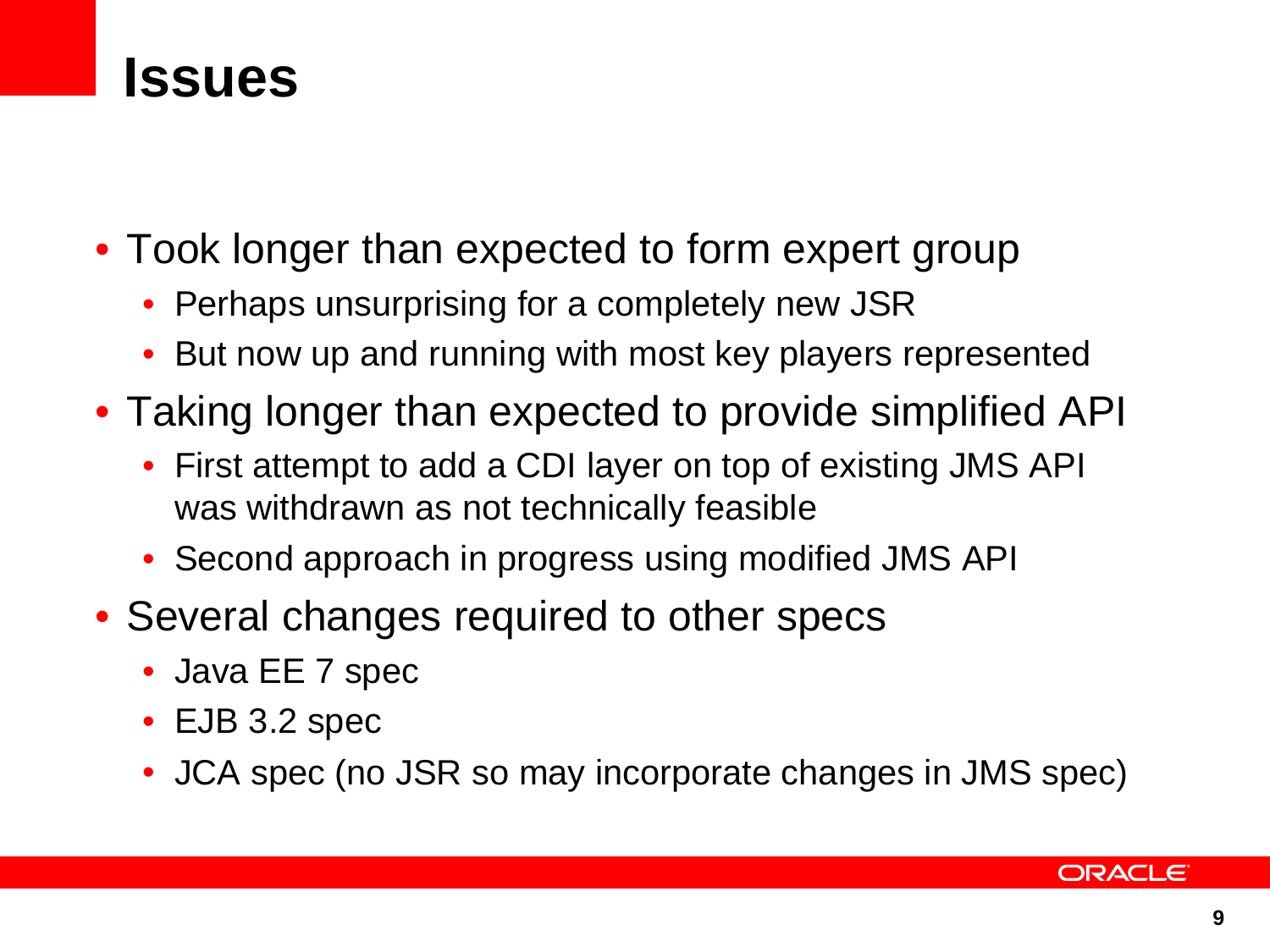## **Detailed Status**

### • Classified by

- Improved Java EE integration and JMS portability
- Spec clarifications
- Ease of use
- New features
- Cloud/PaaS

| <b>JIRA ID</b> | <b>Summary</b> | <b>Purpose</b> | <b>Agreed in</b><br>principle | <b>Added to</b><br>early draft | <b>Comments</b> |
|----------------|----------------|----------------|-------------------------------|--------------------------------|-----------------|
|----------------|----------------|----------------|-------------------------------|--------------------------------|-----------------|

- Most significant changes in **bold**
	- Note that some changes require changes to other specs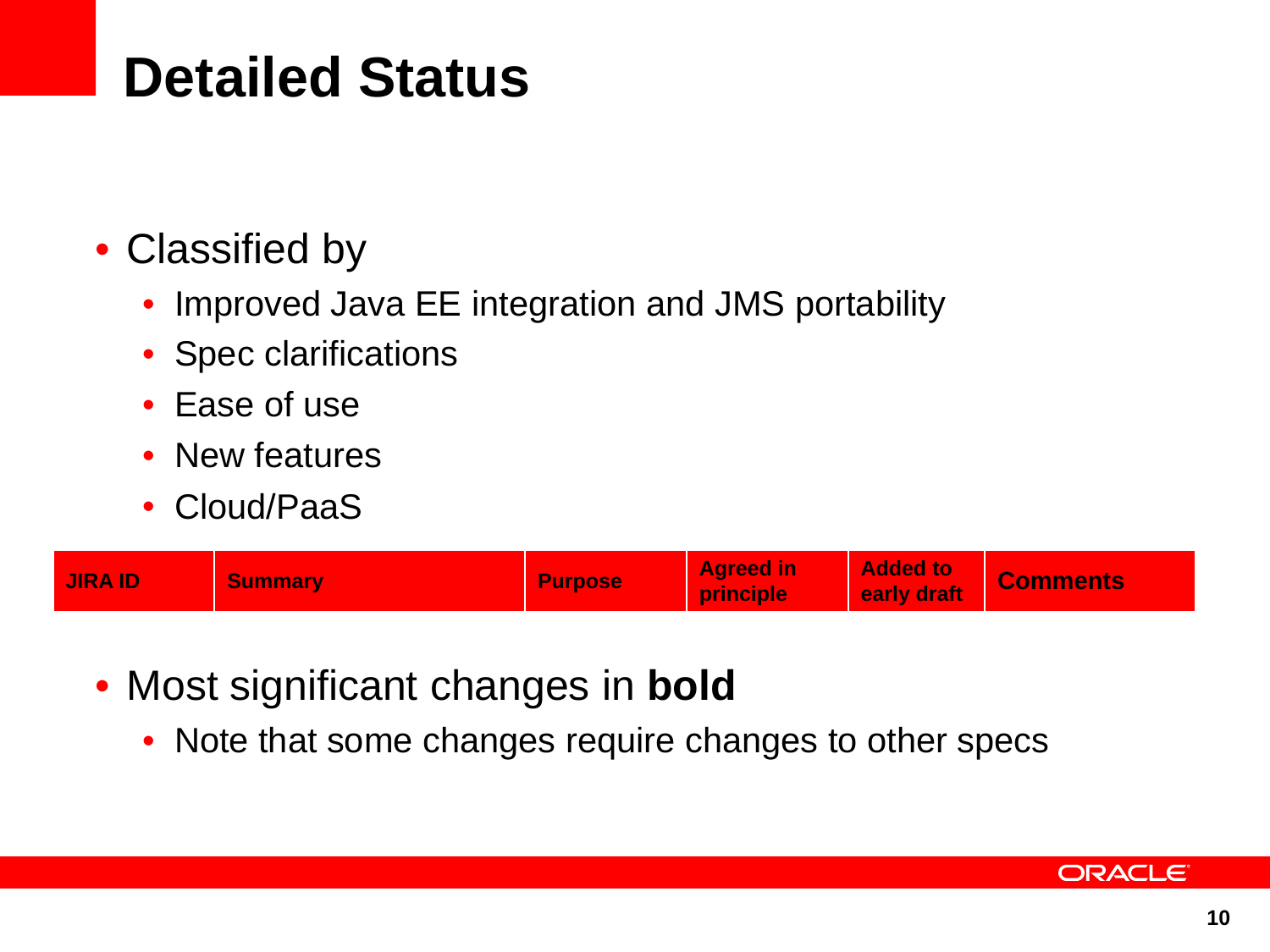### **Detailed Status:**

### **Improved Java EE integration and JMS portability**

| <b>JIRA ID</b>               | <b>Summary</b>                                                                                             | <b>Purpose</b>                | <b>Agreed in</b><br>principle       | <b>Added to</b><br>early draft    | <b>Comments</b>                               |
|------------------------------|------------------------------------------------------------------------------------------------------------|-------------------------------|-------------------------------------|-----------------------------------|-----------------------------------------------|
| JMS_SPEC-25 &<br>JMS_SPEC-32 | Standardise the interface between a<br><b>JMS provider and a Java EE application</b><br>server             | <b>Java EE</b><br>integration | <b>Yes</b>                          | Not yet                           |                                               |
|                              | Define JCA spec changes needed to<br>support JMS                                                           | Java EE<br>Integration        | Not started                         | Not yet                           | No JCA JSR, so may need<br>to add to JMS spec |
| JMS_SPEC-26                  | Decide on the future of the optional<br><b>Chapter 8 API "JMS Application Server</b><br><b>Facilities"</b> | Java EE<br>integration        | Not yet<br>discussed                | Will probably<br>defer            |                                               |
| JMS_SPEC-27                  | Clarify the relationship between the<br>JMS and other Java EE specifications                               | Java EE<br>integration        | Yes                                 | Not yet                           |                                               |
| JMS_SPEC-28                  | Clarify how the JMS provider should<br>interact with Transaction Managers.                                 | Java EE<br>integration        | Not yet<br>discussed                | Will probably<br>defer            |                                               |
| JMS_SPEC-30                  | Define mandatory activation config<br>properties for JMS MDBs                                              | Java EE<br>integration        | Yes, passed to<br><b>EJB 3.2 EG</b> | Will be part of<br>EJB 3.2        | <b>Waiting for EJB 3.2 EG</b>                 |
| JMS_SPEC-46                  | Define standard API to create and<br>configure a ConnectionFactory                                         | <b>Java EE</b><br>integration | Proposals under<br>discussion       | Will probably<br>defer            |                                               |
| JMS_SPEC-54                  | Define a standard way to configure the<br>destination on which a MDB consumes<br>messages                  | Java EE<br>integration        | Yes, passed to<br><b>EJB 3.2 EG</b> | Will be part of<br>EJB 3.2        | <b>Waiting for EJB 3.2 EG</b>                 |
| JMS SPEC-55                  | Define a standard way to configure the<br>connection factory used by a MDB                                 | Java EE<br>integration        | Yes, passed to<br><b>EJB 3.2 EG</b> | Will be part of<br><b>EJB 3.2</b> | <b>Waiting for EJB 3.2 EG</b>                 |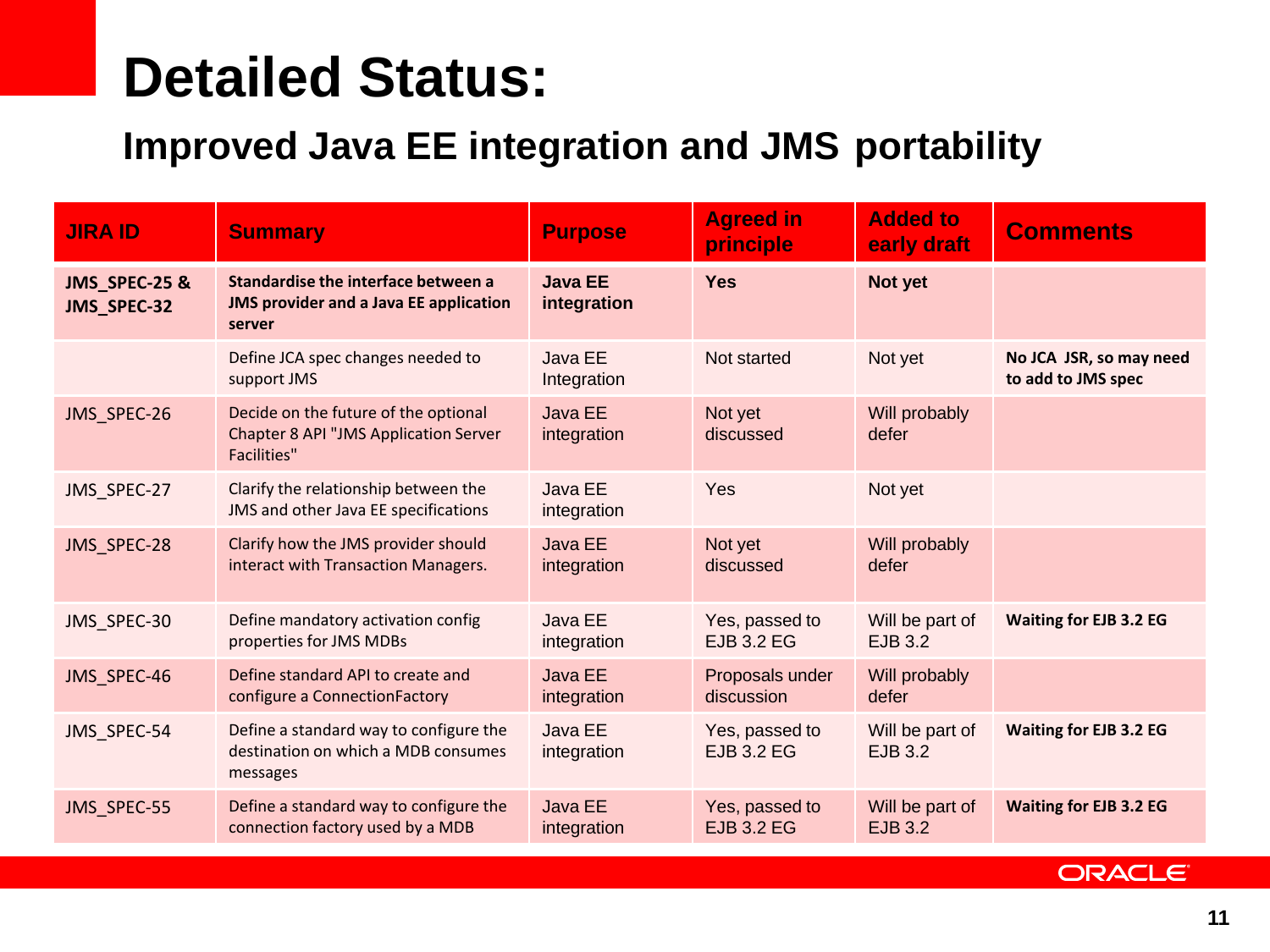# **Detailed Status:**

### **Spec clarifications**

| <b>JIRA ID</b> | <b>Summary</b>                                                                                          | <b>Purpose</b> | <b>Agreed in</b><br>principle | <b>Added to</b><br>early draft | <b>Comments</b> |
|----------------|---------------------------------------------------------------------------------------------------------|----------------|-------------------------------|--------------------------------|-----------------|
| JMS SPEC-48    | Specify that connection.stop() or close()<br>may not be called from a<br>MessageListener                | Clarification  | <b>Yes</b>                    | <b>Yes</b>                     |                 |
| JMS SPEC-49    | Improve specification of<br>ExceptionListener                                                           | Clarification  | Yes                           | <b>Yes</b>                     |                 |
| JMS SPEC-50    | Clarify that JMS providers must<br>implement both P2P and Pub-Sub                                       | Clarification  | <b>Yes</b>                    | <b>Yes</b>                     |                 |
| JMS SPEC-52    | Clarify that a message may be sent using<br>a different session from that used to<br>create the message | Clarification  | Yes                           | Yes                            |                 |
| JMS SPEC-34    | Calling setJMSDeliveryMode or<br>setJMSPriority on a Message before it is<br>sent don't have any effect | Clarification  | <b>Yes</b>                    | <b>Yes</b>                     |                 |
| JMS SPEC-65    | Clarify use of NoLocal arg when using<br>createDurableSubscriber                                        | Clarification  | Yes                           | Yes                            |                 |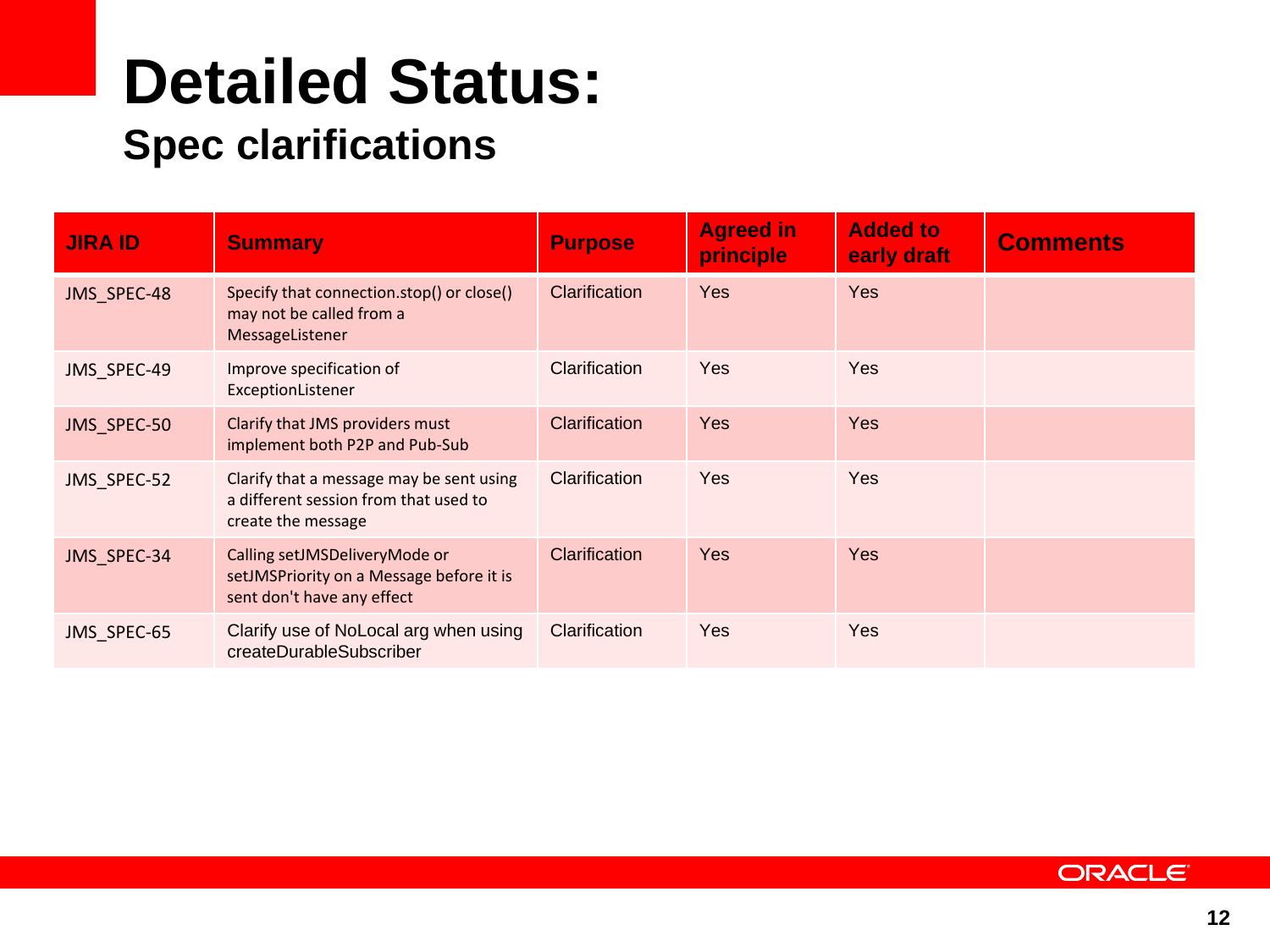### **Detailed Status: Ease of use**

| <b>JIRA ID</b> | <b>Summary</b>                                                             | <b>Purpose</b> | <b>Agreed in</b><br>principle | <b>Added to</b><br>early draft | <b>Comment</b>                                       |
|----------------|----------------------------------------------------------------------------|----------------|-------------------------------|--------------------------------|------------------------------------------------------|
| JMS_SPEC-33    | Improving the JMS API with API<br>simplifications, annotations and CDI     | Ease of use    | <b>No</b>                     | Abandoned                      | Proposals agreed to be<br>unworkable                 |
| JMS_SPEC-64    | <b>Defined simplified API</b>                                              | Ease of use    | <b>Under</b><br>discussion    | In progress                    | Second attempt after<br>JMS_SPEC-33<br>was abandoned |
| JMS_SPEC-39    | Make clientId optional when creating a<br>durable subscription             | Ease of use    | Yes                           | <b>Yes</b>                     |                                                      |
| JMS SPEC-45    | Clarify and improve<br>Connection createSession                            | Ease of use    | Yes                           | In progress                    |                                                      |
| JMS_SPEC-63    | Introduce concept of platform default<br>connection factory in Java EE     | Ease of use    | Yes, passed to<br>Java EE 7   | Will be part of<br>Java EE 7   | <b>Waiting for Java EE EG</b>                        |
| JMS SPEC-51    | Change<br>Session.createDurableSubscriber() to<br>return a MessageConsumer | Ease of use    | Yes                           | Yes                            |                                                      |
| JMS_SPEC-53    | Make Connection and other interfaces<br>implement AutoCloseable            | Ease of use    | Yes                           | <b>Yes</b>                     |                                                      |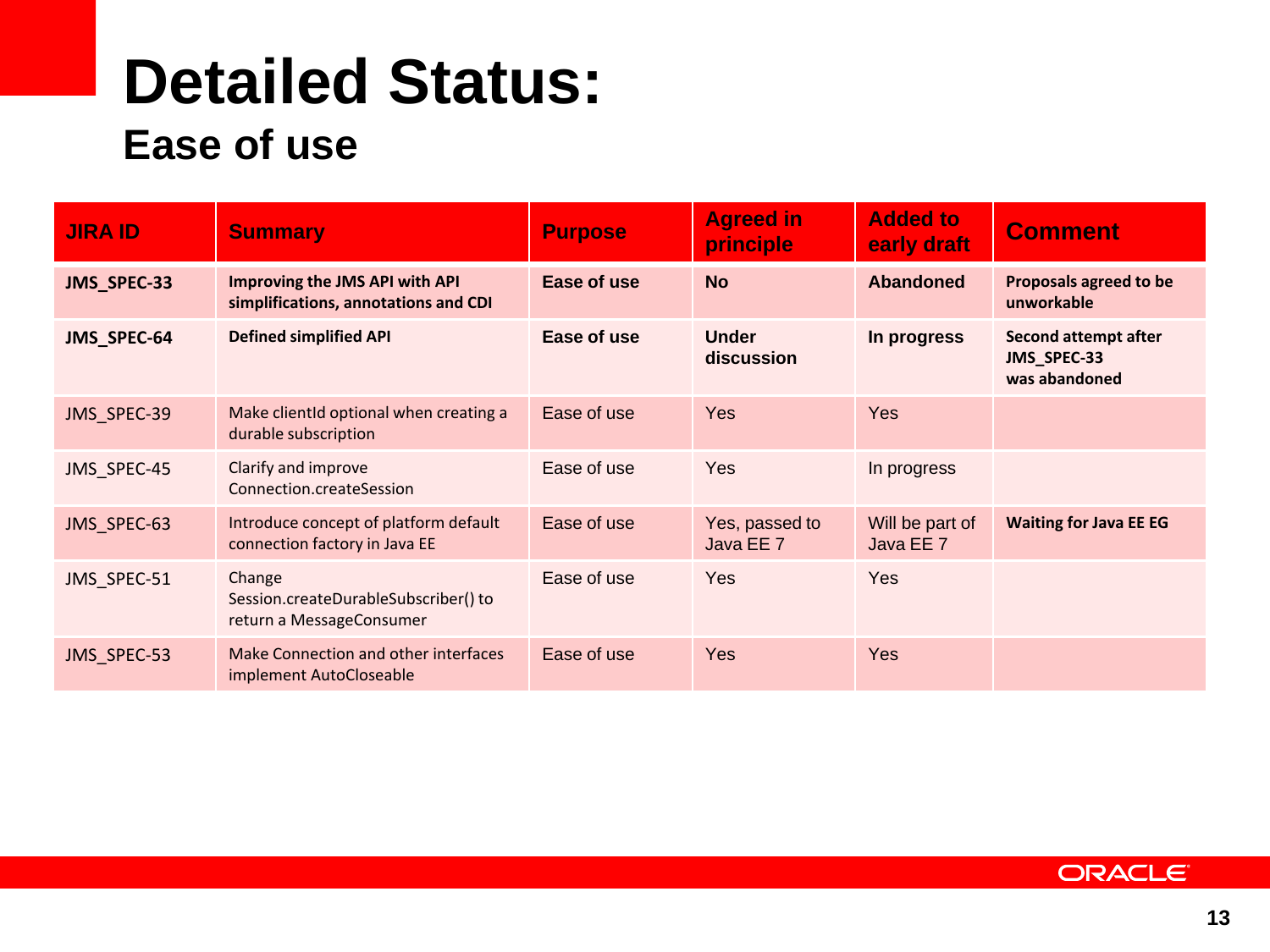# **Detailed Status:**

### **New features**

| <b>JIRA ID</b> | <b>Summary</b>                                                              | <b>Purpose</b>     | <b>Agreed</b> in<br>principle       | <b>Added to</b><br>early draft    | <b>Comments</b>               |
|----------------|-----------------------------------------------------------------------------|--------------------|-------------------------------------|-----------------------------------|-------------------------------|
| JMS_SPEC-40    | Allow multiple consumers to be created<br>on the same topic subscription    | <b>New feature</b> | <b>Yes</b>                          | Not yet                           |                               |
| JMS_SPEC-41    | <b>Support topic hierarchies</b>                                            | New feature        | Not yet<br>discussed                | Will probably<br>defer            | <b>Waiting for proposals</b>  |
| JMS_SPEC-42    | <b>Make support for JMSXDeliveryCount</b><br>mandatory                      | New feature        | <b>Yes</b>                          | <b>Yes</b>                        |                               |
| JMS_SPEC-43    | New API to send a message with async<br>acknowledgement from server         | New feature        | <b>Yes</b>                          | <b>Yes</b>                        |                               |
| JMS_SPEC-44    | New API to specify delivery delay                                           | <b>New feature</b> | <b>Yes</b>                          | <b>Yes</b>                        |                               |
| JMS_SPEC-36    | Allow messages to be delivered<br>asynchronously in batches                 | New feature        | <b>Yes</b>                          | <b>Yes</b>                        |                               |
| JMS_SPEC-56    | Enhanced EJB spec to support the<br>delivery of messages in batches to MDBs | New feature        | Yes, passed to<br><b>EJB 3.2 EG</b> | Will be part of<br><b>EJB 3.2</b> | <b>Waiting for EJB 3.2 EG</b> |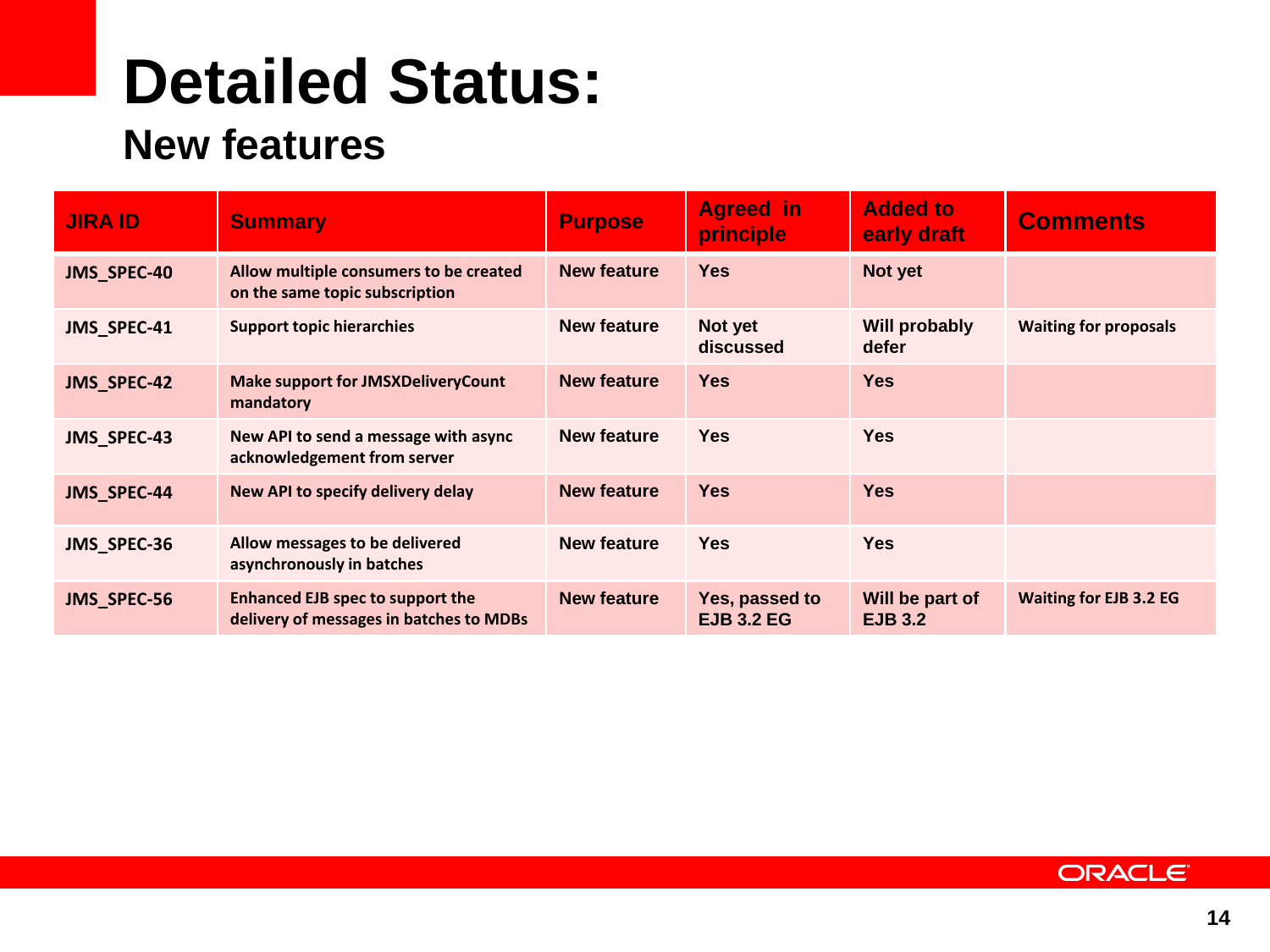### **Detailed Status: Cloud/PaaS**

| <b>JIRA ID</b> | <b>Summary</b>                        | <b>Purpose</b>    | <b>Agreed in</b><br>principle | <b>Added to</b><br>early draft | <b>Comments</b>                  |
|----------------|---------------------------------------|-------------------|-------------------------------|--------------------------------|----------------------------------|
| JMS_SPEC-57    | <b>Support for multi-tenancy</b>      | <b>Cloud/PaaS</b> | <b>Under</b><br>discussion    | <b>Will probably</b><br>defer  | Joint work with platform<br>spec |
|                | Support for Java EE resource metadata | <b>Cloud PaaS</b> | <b>Under</b><br>discussion    | Will probably<br>defer         | Joint work with platform<br>spec |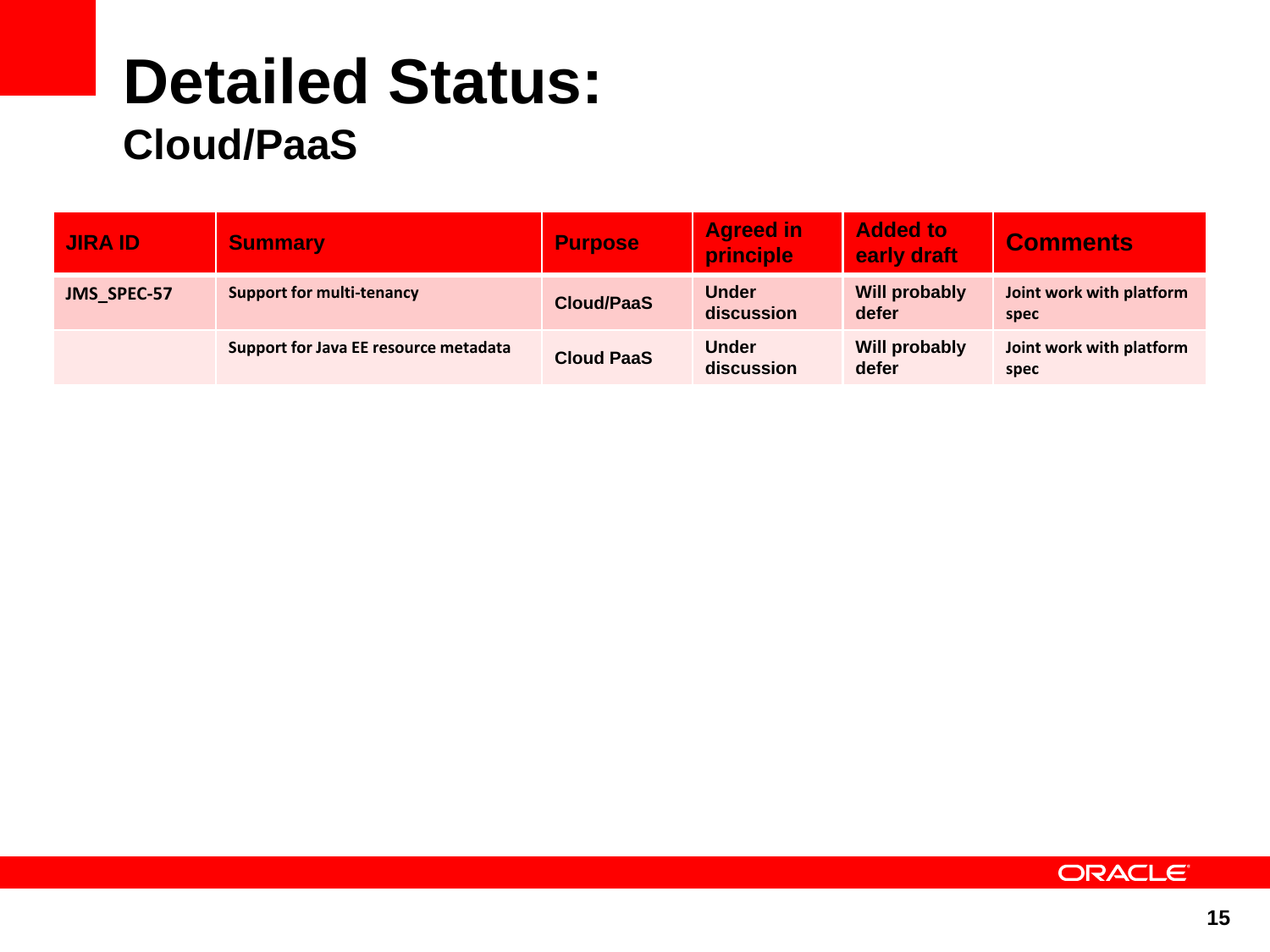## **Community and transparency**

- JSR 343 uses JCP 2.7 but has operated transparently from the start
- Project website jms-spec.java.net
	- Public wiki
	- Public issue tracker
	- Public user mailing list
	- Public expert group mailing list (forwarded to user list)
- Intention to move to JCP 2.8 (with other Oracle JSRs)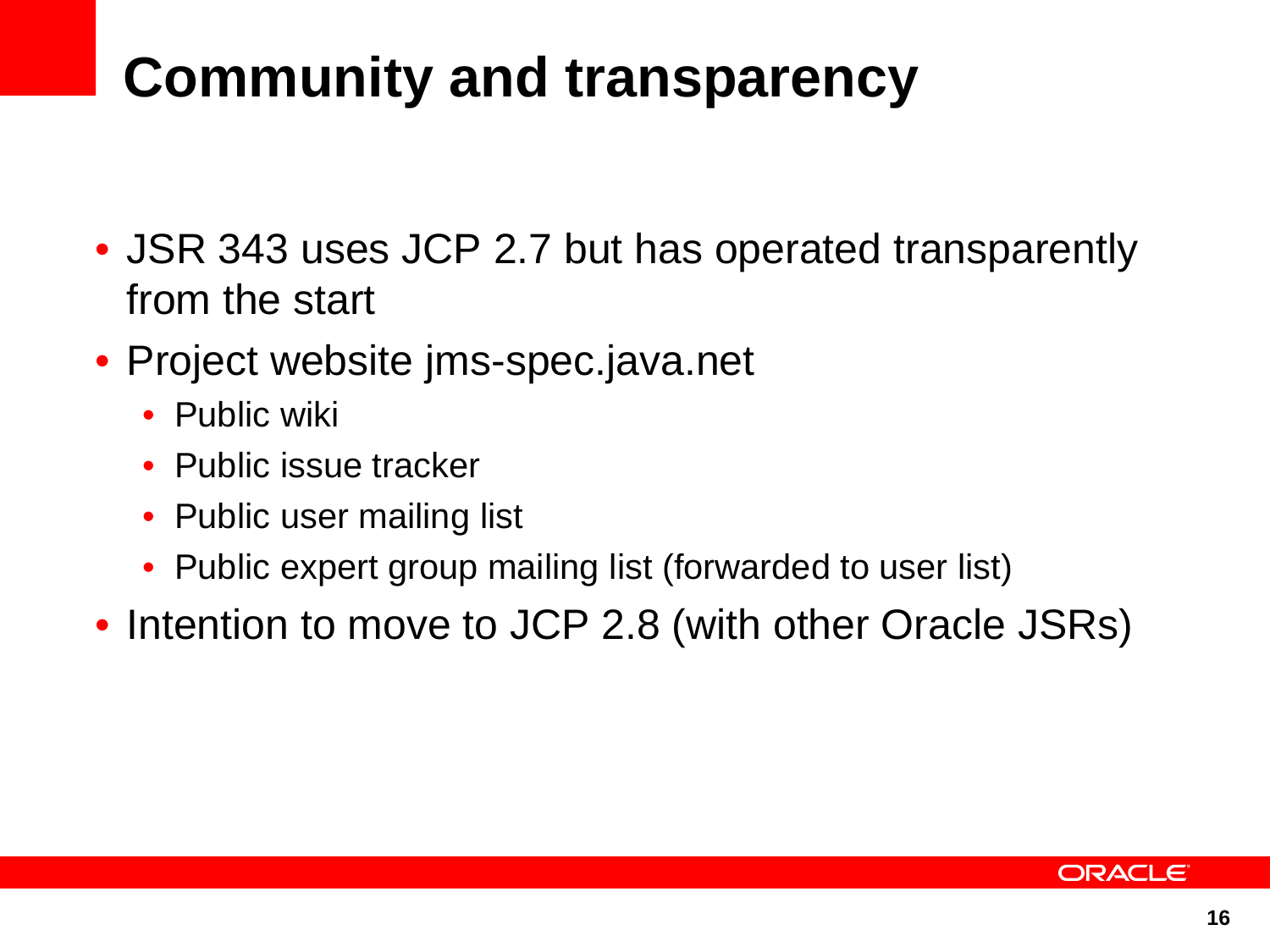### **jms-spec.java.net**

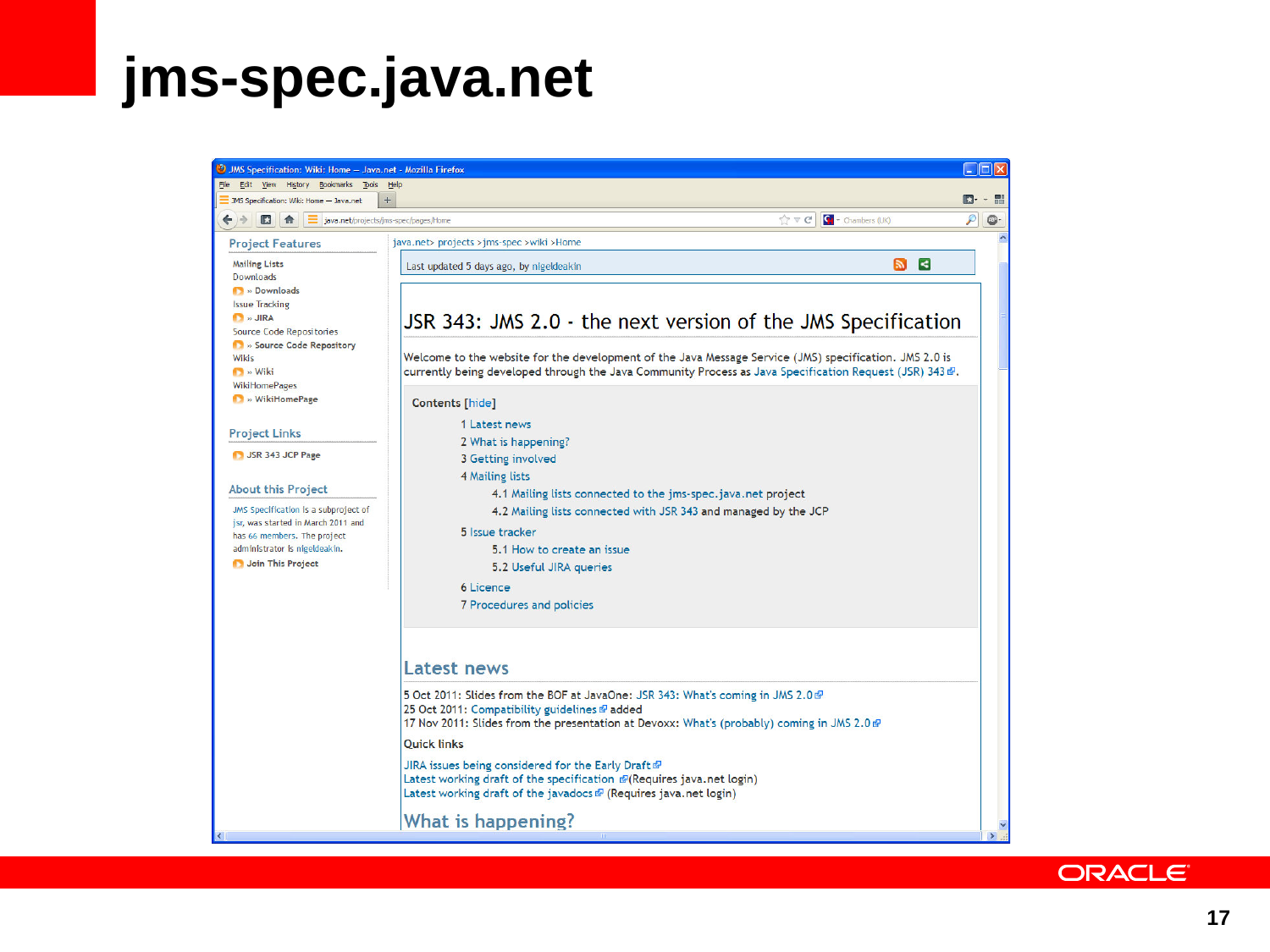## **Community and transparency - issues**

- Moderate activity from expert group
	- only three or four are regularly active
	- several new/replacement members this month may imporve things
	- planning more one-on-one/group phone calls
- Moderate activity from user community
	- several people have submitted new issues using JIRA
	- much interest at JavaOne and Devoxx
	- user email alias very quiet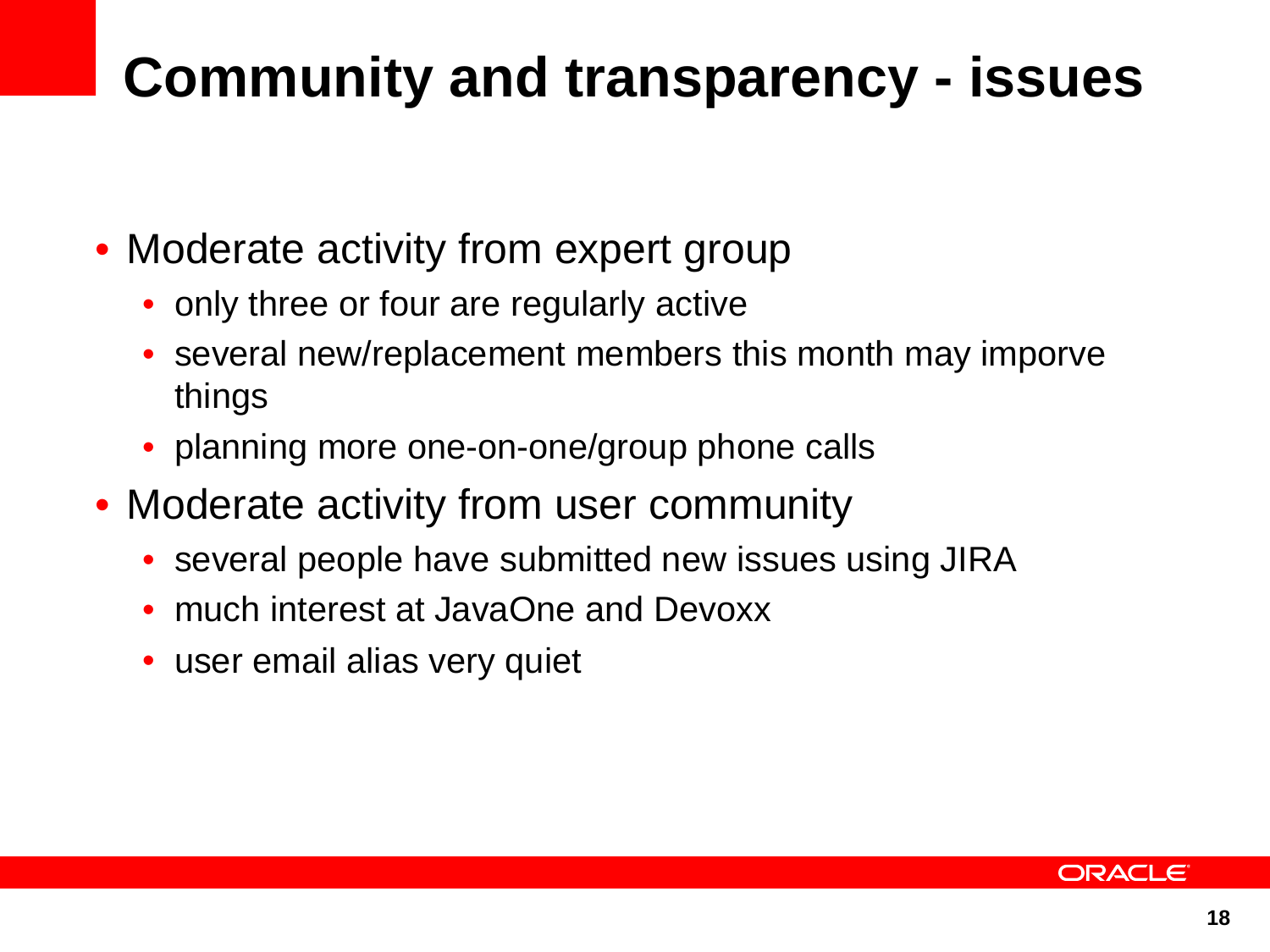# **JCP 2.7 Transparency Checklist**

**(JSR 343 uses JCP 2.7)**

| <b>Checklist question</b>                                                                                                                             | <b>Current status (Jan 2012)</b>                          | <b>Details</b>                                                                                                                     |
|-------------------------------------------------------------------------------------------------------------------------------------------------------|-----------------------------------------------------------|------------------------------------------------------------------------------------------------------------------------------------|
| The public can read the names of the people on<br>the Expert Group (ie, not just JCP Members)                                                         | <b>No</b>                                                 | Only the standard list of members provided at<br>http://jcp.org/en/jsr/summary?id=343 is available                                 |
| The Expert Group business is regularly reported<br>on a publicly readable alias                                                                       | Yes                                                       | EG emails are forwarded to public user alias<br>users@jms-spec.java.net and archived at<br>http://java.net/projects/jms-spec/lists |
| The schedule for the JSR is publicly available,<br>it's current, and I update it regularly.                                                           | <b>No</b>                                                 | Initial schedule was published by email only and<br>has not been updated since                                                     |
| The public can read/write to a wiki for my JSR.                                                                                                       | Public may read wiki but only EG<br>members may update it | Public wiki is at http://jms-spec.java.net                                                                                         |
| I have a discussion board for my JSR and I<br>regularly read and respond to posts on that<br>board.                                                   | <b>Yes</b>                                                | Public email alias users@jms-spec.java.net and<br>archived at http://java.net/projects/jms-spec/lists                              |
| There is an issue-tracker for my JSR that the<br>public can read.                                                                                     | Yes                                                       | http://java.net/jira/browse/JMS_SPEC                                                                                               |
| I have spoken at conferences and events about<br>my JSR recently.                                                                                     | <b>Yes</b>                                                | BOF at JavaOne Oct 2011 USA<br><b>Session at Devoxx Nov 2011 Belgium</b>                                                           |
| I am using open-source processes for the<br>development of the RI and/or TCK.                                                                         | Yes for RI. Unknown for TCK                               | Development of RI and TCK has not formally<br>started. RI will be developed at mq.java.net                                         |
| The Community tab for my JSR has links to and<br>information about all public communication<br>mechanisms and sites for the development of my<br>JSR. | <b>Yes</b>                                                | Community tab has link to http://jms-spec.java.net<br>which has full details                                                       |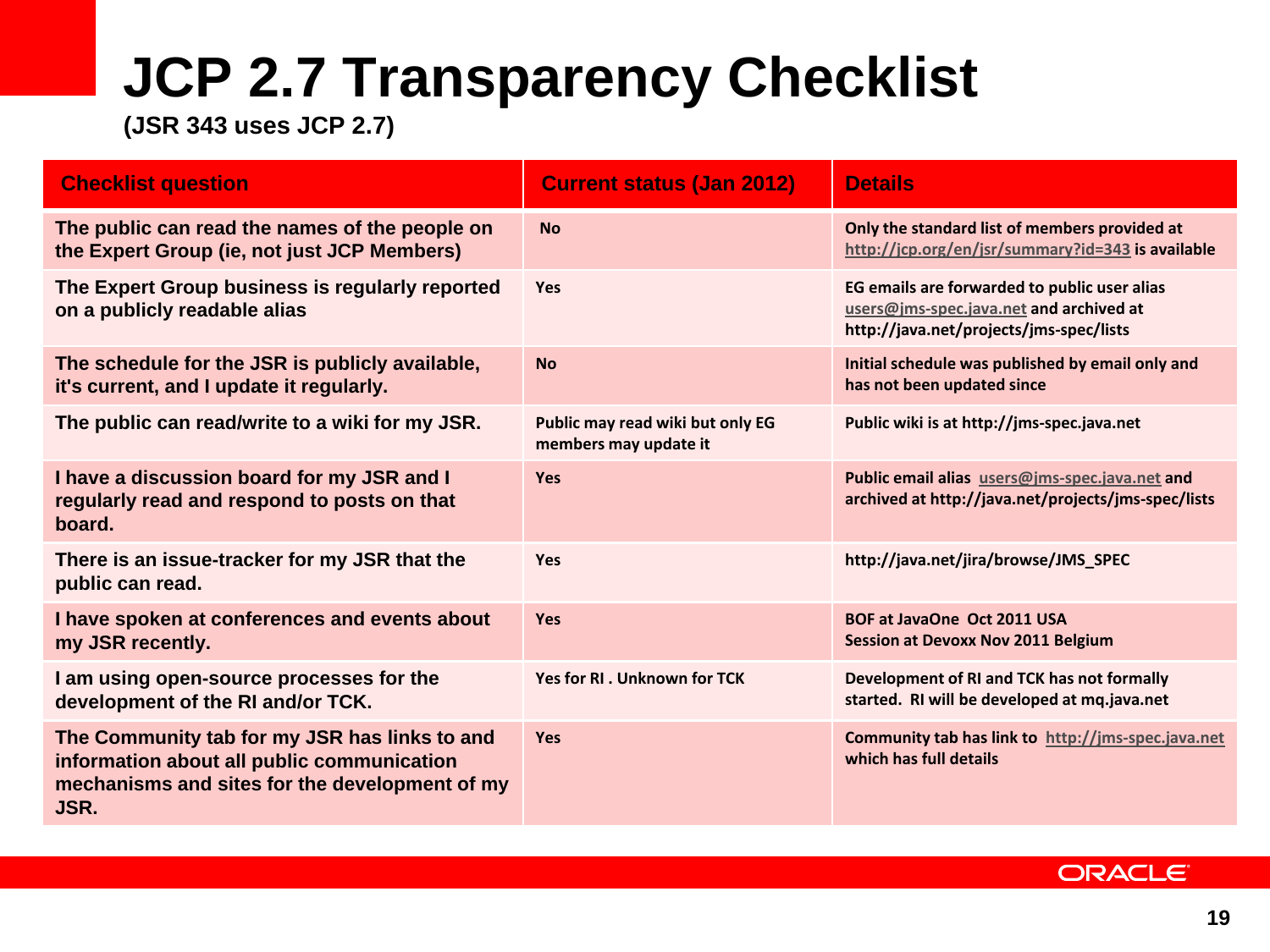# **JCP 2.8 Transparency Checklist**

**(JSR 343 uses JCP 2.7 but plans to move to 2.8)**

| <b>Checklist question</b>                                                                                                                                                                                         | <b>Current status (Jan 2012)</b>                                                                                         | <b>Details</b>                                                                                            |
|-------------------------------------------------------------------------------------------------------------------------------------------------------------------------------------------------------------------|--------------------------------------------------------------------------------------------------------------------------|-----------------------------------------------------------------------------------------------------------|
| Is the schedule for the JSR publicly available,<br>current, and updated regularly?                                                                                                                                | <b>No</b>                                                                                                                | Initial schedule was published by email only but<br>has not been updated since                            |
| Can the public read and/or write to a wiki for the<br>JSR?                                                                                                                                                        | Public may read wiki but only EG members<br>may update it                                                                | Public wiki is at http://jms-spec.java.net                                                                |
| Is there a publicly accessible discussion board for<br>the JSR that you read and respond to regularly?                                                                                                            | Yes                                                                                                                      | Public email alias users@jms-spec.java.net and<br>archived at http://java.net/projects/jms-<br>spec/lists |
| Have you spoken at conferences and events about<br>the JSR recently?                                                                                                                                              |                                                                                                                          | BOF at JavaOne Oct 2011 USA<br>Session at Devoxx Nov 2011 Belgium                                         |
| Are you using open-source processes for the<br>development of the RI and/or the TCK?                                                                                                                              | Yes for RL. Unknown for TCK                                                                                              | Development of RI and TCK has not formally<br>started. RI will be developed at mq.java.net                |
| What are the Terms of Use required to use the<br>collaboration tools you have prepared to use<br>with the Expert Group, so that prospective EG<br>members can judge whether they are<br>compatible with the JSPA? | JSR 343 uses java.net collaboration tools.<br>Terms of use are at<br>http://home.java.net/javanet-web-site-<br>terms-use |                                                                                                           |
| Does the Community tab for my JSR have links to<br>and information about all public communication<br>mechanisms and sites for the development of my<br>JSR?                                                       | Yes                                                                                                                      | Community tab has link to http://jms-<br>spec.java.net which has full details                             |